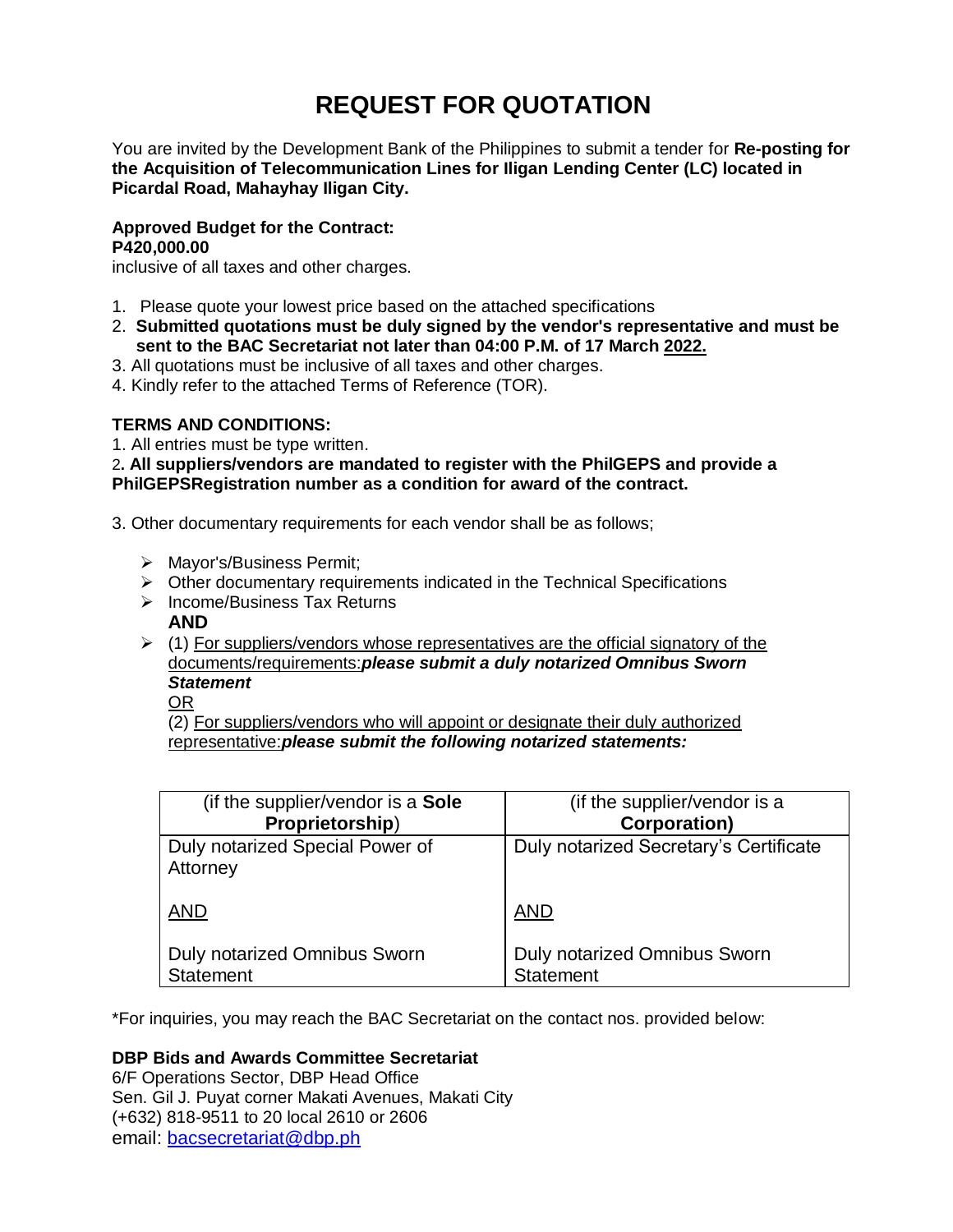#### ACQUISITION OF NEW ADDITIONAL AND/OR REPLACEMENT TELECOMMUNICATION LINE/CONNECTIVITY SERVICE FOR THE DEVELOPMENT BANK OF THE PHILIPPINES (DBP)-**ILIGAN LENDING CENTER**

#### APPROVED BUDGET FOR THE CONTRACT: Php 420,000

#### **TECHNICAL SPECIFICATIONS**

#### A. BACKGROUND

The telecommunication connectivity service (line) is for the connection of DBP online systems, services and facilities in any of the following DBP remote sites:

A.1. Branch Office, including:

A.1.a. Lending Center A.1.b. Cash Center A.1.c. Branch-Lite Unit

A.2. Automated Teller Machine (ATM)

#### **B. OBJECTIVE**

To acquire stable, reliable and secure telecommunication connectivity/line service to link DBP remote sites to the Head Office from an authorized and qualified telecommunication service provider (Telco).

#### C. COVERAGE OF THE CONTRACT

The contract will be for a one (1) year period starting from date of acceptance of service with the option for automatic renewal.

### D. MINIMUM SPECIFICATIONS

- D.1. Connectivity/Line Service Availability
	- > The minimum availability of service is 99.6%.
- D.2. Connectivity/Line Specifications
- D.2.a. Branch Office ∨
	- D.2.a.i. Wired MPLS/VPN, Radio Last Mile or VSAT connection with minimum of 2 Mbps bandwidth
	- D.2.a.ii. Must be Ku Band or C Band for the VSAT
	- D.2.a.iii. Inclusive network equipment, such as router and or router/modem, must not be on End-of-Life/End-of-Support status within the contract period
	- D.2.a.iv. Router must support GRE/mGRE tunneling and IP Security (ex. dynamic VPN) and SNMP
	- D.2.a.v. DBP shall have the full access of the router
	- D.2.a.vi. Provide near real time and historical link monitoring

#### D.2.b. ATM - Wired П

- D.2.b.i. VPN connection at least 128 Kbps via MPLS
- D.2.b.ii. Inclusive network equipment, such as router and or router/modem, must not be on End-of-Life/End-of-Support status within the contract period
- D.2.b.iii. Support GRE tunneling and SNMP
- D.2.b.iv. Provide near real time and historical link monitoring

Page 1 of 4

Annex A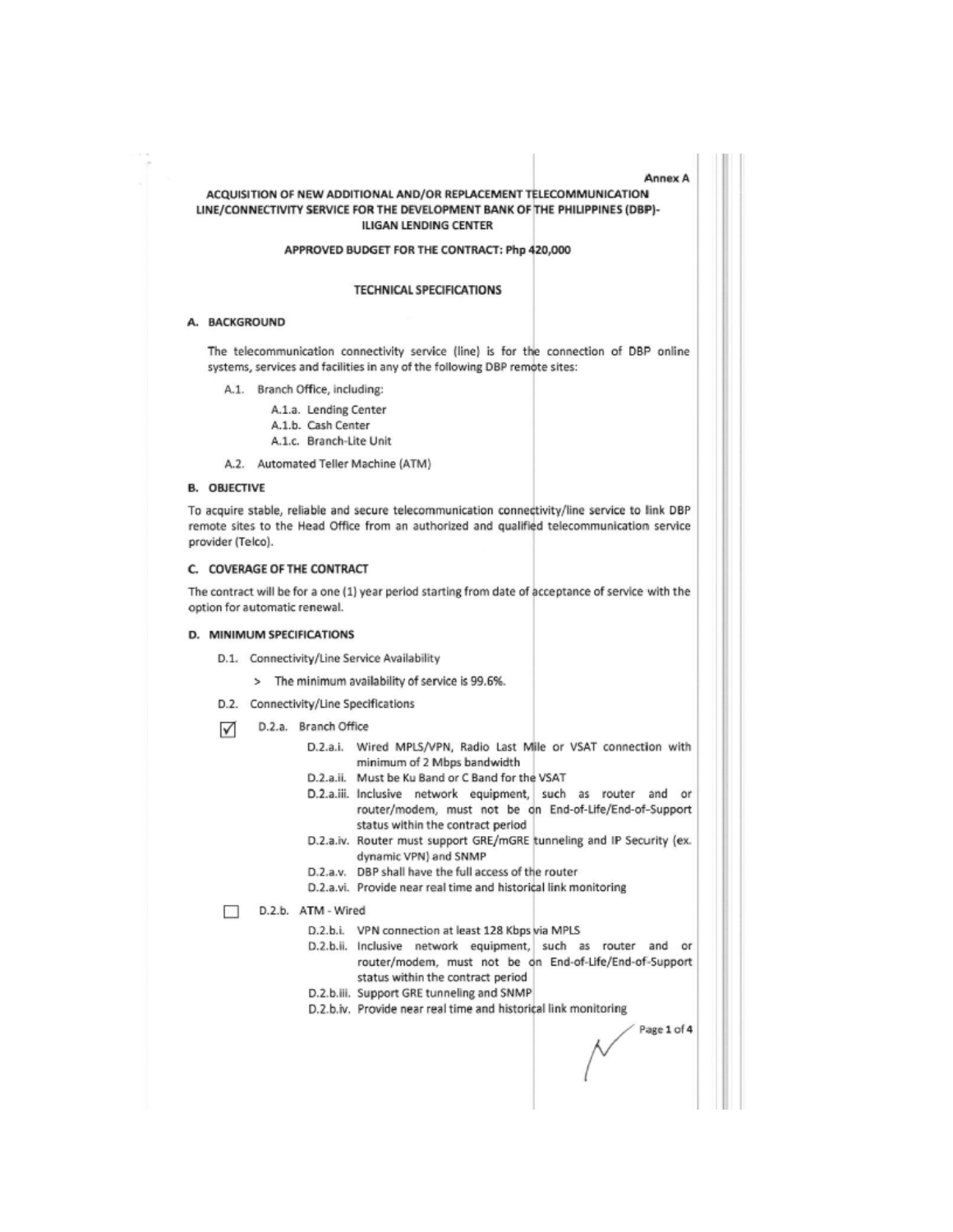٧.

ACQUISITION OF NEW, ADDITIONAL AND /OR REPLACEMENT OF TELECOMMUNICATION LINE/ CONNECTIVITY SERVICE FOR THE DEVELOPMENT BANK OF THE PHILIPPINES (DBP) D.2.c. ATM - Wireless п D.2.c.i.

- Provide data transmission function by public GPRS/ GSM network or higher
- D.2.a.vii. Inclusive network equipment, such as router and or router/modem, must not be on End-of-Life/End-of-Support status within the contract period
- D.2.c.ii. Support GRE Tunneling and SNMP
- D.2.c.iii. Provide GUI access for local and remote management
- D.2.c.iv. Operate at -30~+75°C temperature
- D.2.c.v. Has LED status indication
- D.2.c.vi. Support RJ45 console port
- D.2.c.vil. Include: 1 power cord, 2 anterinas, 1 console cable, 1 set documentation
- D.2.c.viii. Provide near real time and historical link monitoring.
- D.2.c.ix. Meet the average latency requirement of not greater than 200ms measured using the Ping utility or any similar mobile applications
- $D.2.c.x.$ Meet signal requirement of not less than 2 bars measured using mobile or similar devices capable of said measurement
- D.2.c.xi. DBP shall have full access to the Modem/Router
- D.3. Support Services and Incident Management

D.3.a. The Telco shall provide 24 x 7 onsite, telephone and email support. For every service unavailability/downtime reported, the response time shall be within thirty (30) minutes.

- Upon the occurrence of service unavailability/downtime, the Telco shall:  $D.3.b.$ 
	- D.3.b.i. Conduct problem isolation/resolution and link restoration activities
	- D.3.b.ii. Notification via electronic mail (E-mail) and telephone within one (1) hour of the occurrence
	- D.3.b.iii. Minimum of twice a day status report to DBP via E-Mail
	- D.3.b.iv. Estimated time of arrival (ETA) if onsite activities required
	- D.3.b.v. Estimated time of resolution (ETR)
	- D.3.b.vl. Root cause
	- D.3.b.vii. Comply with DBP policies on security and confidentiality during support services.
- D.3.c. The Telco shall submit an incident report stating the reason/s for the outage and detailing the steps undertaken to resolve a particular problem upon DBP's request.
- D.4. Service Performance Review
	- > The Telco shall conduct a performance review session at least once every quarter of a year

#### E. TELECOMMUNICATION CONNECTIVITY/LINE REQUIREMENT CLASSIFICATION

The primary objective of the following provisions is to have multiple Telcos per site, providing service redundancy, high availability and avoiding single point of failure.

E.1. New Telecommunication Line Requirement

E.1.a. Covered Sites

Page 2 of 4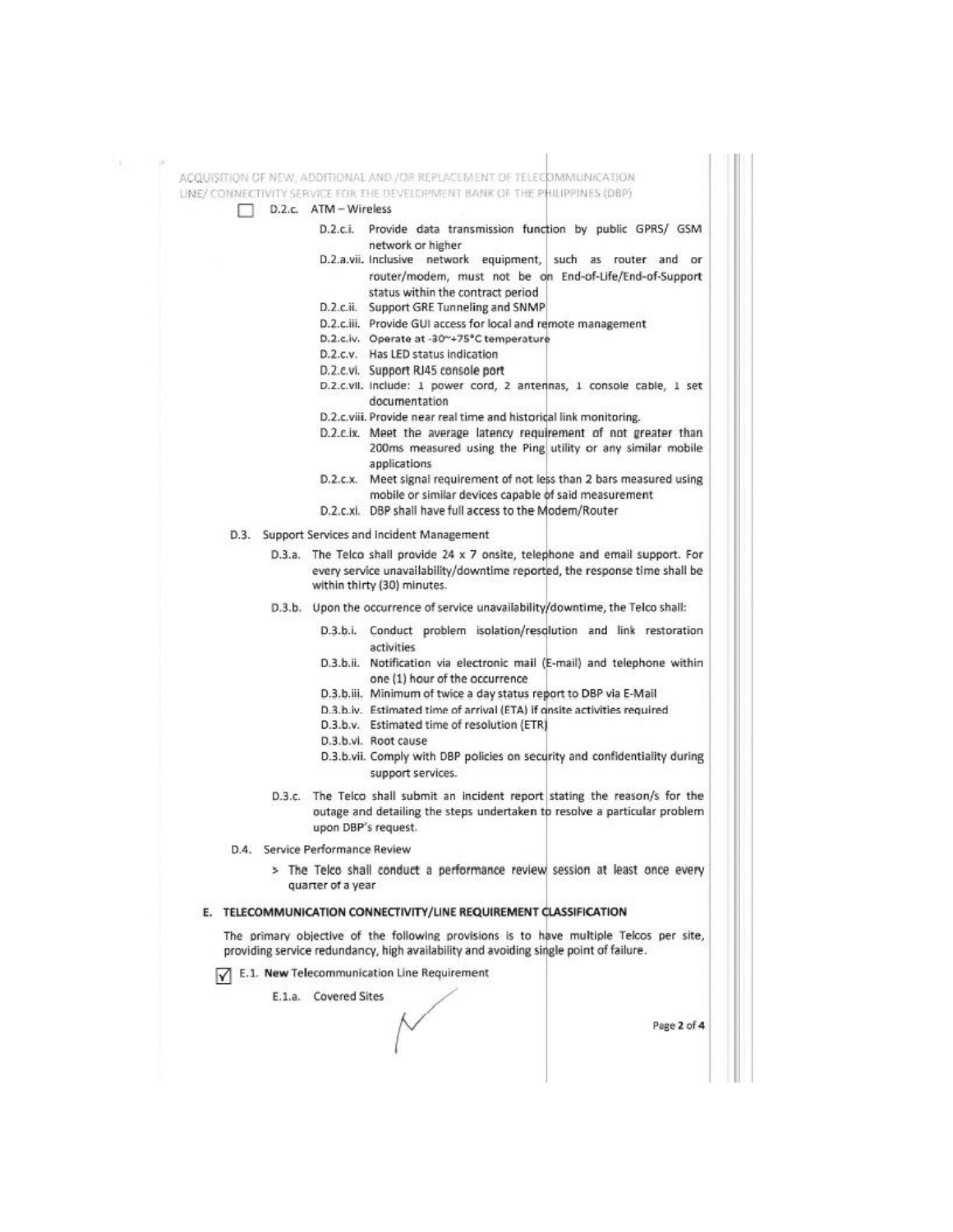ACQUISITION OF NEW, ADDITIONAL AND /OR REPLACEMENT OF TELECOMMUNICATION UNE/ CONNECTIVITY SERVICE FOR THE DEVELOPMENT BANK OF THE PHILIPPINES (DBP) > New remotes sites E.1.b. Telco Selection Criteria > Telecommunication Line for Branch Office E.1.b.i. Two (2) different Telcos (Telco A and Telco B) shall be selected E.1.b.ii. Telco A is the lowest (winning) provider E.1.b.iii. Telco B is the second lowest provider > Telecommunication Line for Additional ATM Facility of a Branch Office E.1.b.iv. The Telco must be different from the one which has the majority or most of the telecommunication connectivity services provided for the ATM/s of that Branch Office E.2. Additional Telecommunication Line Requirement п E.2.a. Covered Sites > For existing sites with existing telecommunication line/s E.2.b. Telco Exception > The Telco/s of the existing line/s servicing the site shall not be invited and will not be allowed to participate E.3. Replacement Telecommunication Line Requirement E.3.a. Covered Sites > For existing sites with existing telecommunication line/s E.3.b. Telco Exception E.3.b.i. For Telco Redundancy Replacement > The Telco of the existing line/s servicing the site including the one to be replaced shall not be invited and will not be allowed to participate E.3.b.ii. Replacement for the Purpose of Telecommunication Line Capacity (Bandwidth) Upgrade > The Telco of the other existing line/s servicing the site (i.e., other than the one to be replaced) shall not be invited and will not be allowed to participate E.3.b.iii. For Wireless to Wired Facility Replacement > The Telco of the other existing line/s servicing the site (i.e., other than the one to be replaced) shall not be invited and will not be allowed to participate F. DISCONTINUANCE OF SERVICE DBP can opt to discontinue the service within the contract period without pre-termination fee/s, if the Telco provider fails to meet the required minimum availability of service, specified in item D.1, for three (3) consecutive months (3-strike rule) G. PAYMENT The payment shall be in a monthly basis every after the service acceptance.

Page 3 of 4